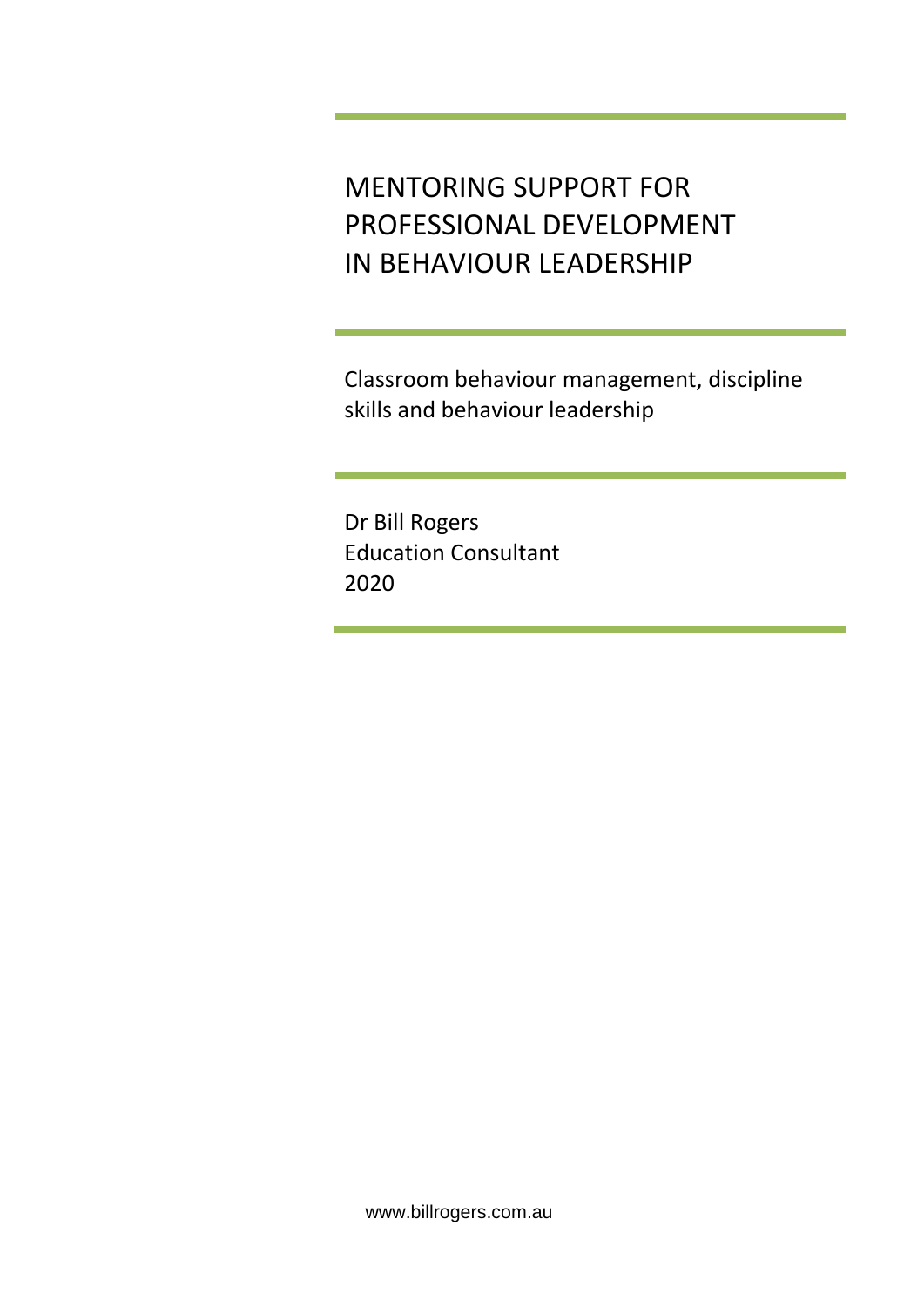# Mentoring support for professional development in behaviour leadership and discipline

Dr Bill Rogers

For many years now I have been involved in mentoring support in schools; *elective* mentoring for professional development. The particular area of mentoring my colleagues and I engage in is focused on behaviour leadership – particularly the skills inherent in positive behaviour management and discipline practice.

One can go for years – in our profession – without having the opportunity for feedback and constructive advice based on *direct classroom observation* through supportive collegial 'teaming'. This 'teaming' includes options such as team-teaching; peer-coaching; peer-support groups and professional development *directly linked to the skills of behaviour leadership in classroom (and non-classroom) settings*<sup>1</sup> .

My role in such mentorship has particularly focused on peer-coaching; enabling colleagues to reflect on their typical – *characteristic* – behaviour management practice in the classroom, and to utilise such reflection as an opportunity for on-going reflection and professional development. The basis for such reflection involves a form of team-teaching that involves the mentor working with their colleague – directly – in the classroom; in part as 'observer', in part as 'coach'. This involves the mentor colleague engaging in direct *whole-class* teaching as well as on-task student support during a 'typical lesson.

### **Professional self-esteem**

In developing any mentoring relationship with a colleague the aim is always to respectfully support a colleague's professional self-awareness (in their teaching, management and discipline). Making time for considered professional reflection is never easy in our busy teaching week. However, if we value professional development that includes such mentoring, we can create timeopportunities that enable colleagues to support one another. Such support can enable the kind of

<sup>1</sup> Mentoring in non-classroom settings involves areas such as playground management; lunch-time supervision; one-to-one counselling (with children); developing behaviour management plans (one-to-one with children); mediation settings ...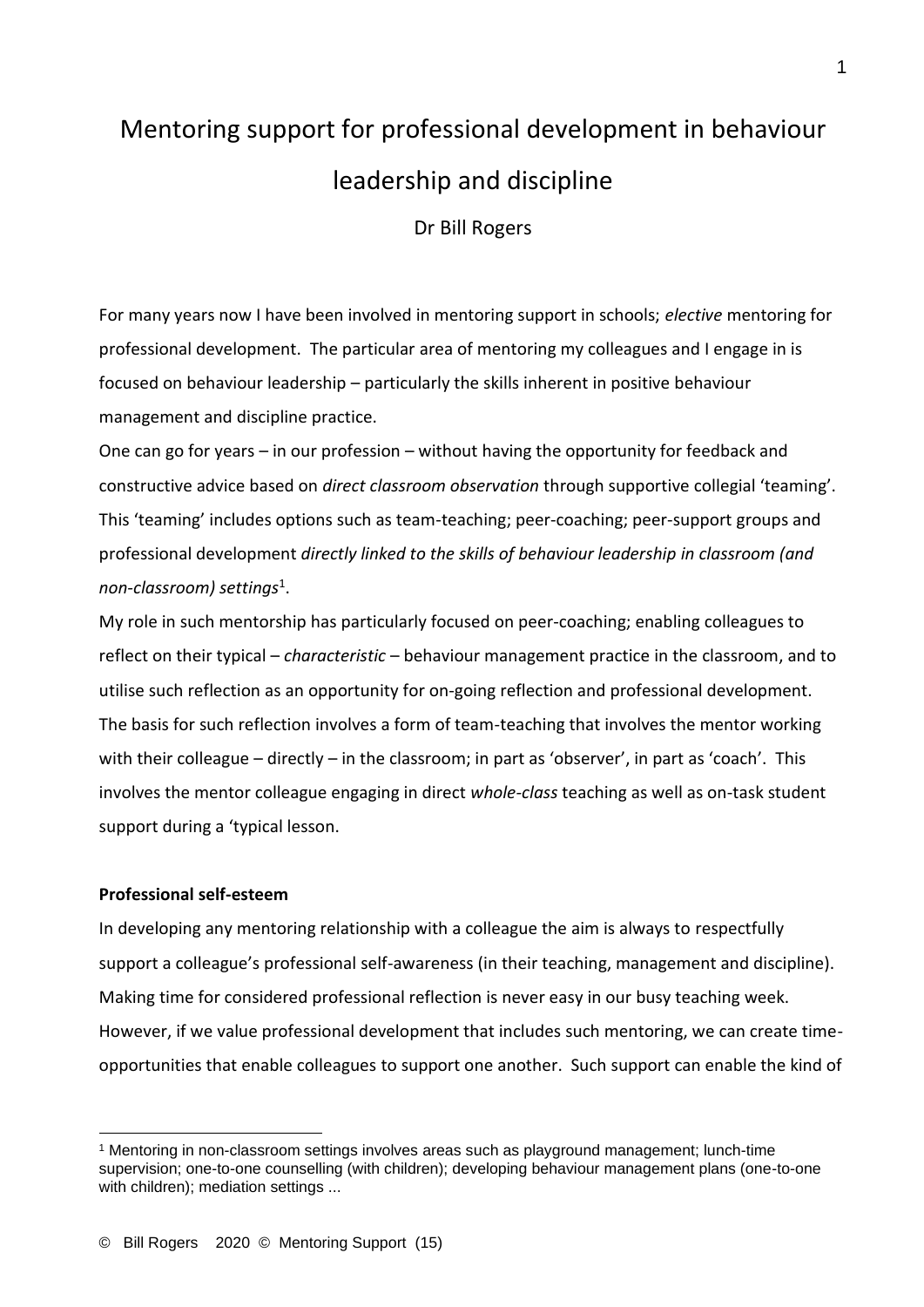relaxed 'collegial opportunity that mentor-teaching can occasion for professional reflection and professional development.

This mentoring, by its very nature, needs to be based in *elective*, mutual trust and based on the concept of 'peer-coaching' – *learning within the context of one's daily teaching / management experiences*. In this sense the mentoring emphasis is concerned with supporting a colleague's selfawareness about their management and discipline by team-teaching with them – *in their classrooms*. We can – then – see, hear and experience something of *their* normative experience as they seek to lead and teach their students. Until we see, hear and experience the dynamics with a given class group – *with* their teacher – it may be difficult to enable and support a colleague's professional self-awareness and reflection about *their characteristic behaviour leadership.*

Inviting a colleague into one's classroom (on a reasonably regular basis) carries some natural 'risk' and anxiety, as well as trust. When a colleague decides that a mentorship option has *considered* professional value, they will meet with a colleague mentor to *discuss and develop how it might work for them.*

The 'mentee'<sup>2</sup> would normally meet with their 'mentor'-colleague to clarify and discuss :

- The value, viability and utility of a collegial mentoring relationship;
- Timetable periods for colleague and mentor to work together with a given class group (this is always a challenge); how many sessions will we be able to (initially) sustain? (4, 6, 8? once or twice a week over several weeks?) ... This is always negotiated.
- What mentoring practically involves : basics such as : how the mentor colleague will be introduced to the students in the 'mentee's' class (see later); where the mentor-colleague will stand / sit during whole-class teaching time in relation to their 'mentee' colleague; how (and if, and why) the mentor might intervene in any discipline or management situations if necessary in the 'mentee's' class; at what points in a lesson the mentor might team-teach with their 'mentee' colleague (so as to model particular aspects of teaching, management or discipline); what verbal cues they will use to enable

<sup>2</sup> I use the terms 'mentee'/'mentor' only to delineate the 'distinction' between the class teacher ('mentee') and the mentor-colleague who teams with them in the classroom and discusses, reflects and plans with them beyond the classroom setting. There is no sense of 'better than', or 'superior' / 'inferior'(!)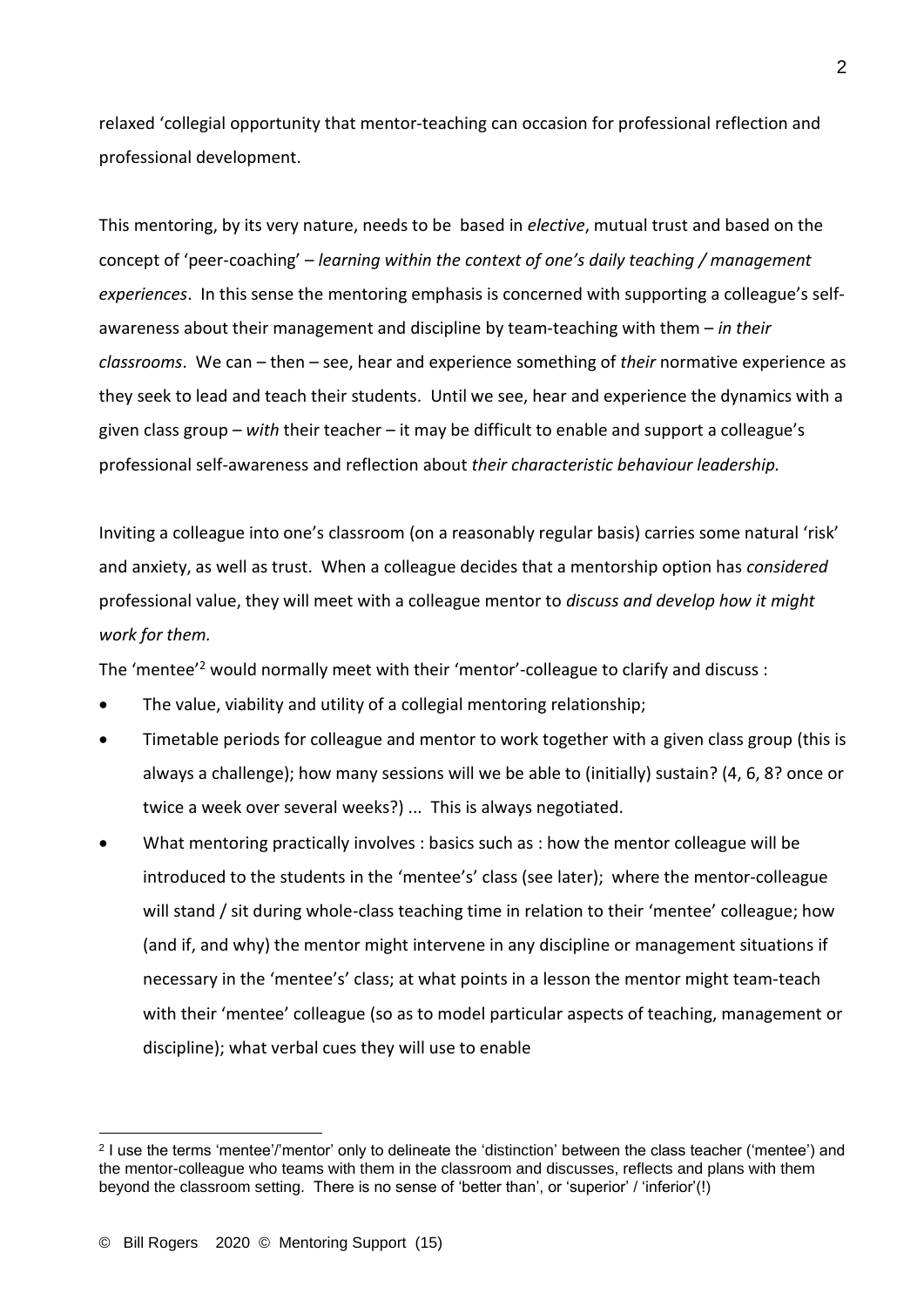- How, and when, colleague feedback will be given; the nature and utility of feedback from the mentor to 'mentee' [the 'coaching' aspect (see later)];
- How we might use such feedback for on-going professional development with our 'mentee' colleague; particularly in the skills of behaviour leadership, discipline communication and student engagement in learning.
- As noted earlier, such mentorship can also extend to one-to-one behaviour interview / behaviour recovery between the class teacher and student/s. It can even extend to wider duty-of-care roles such as playground supervision / lunch supervision.

# **Introduction of the mentor-teacher by the 'mentee' to their class**

When a colleague introduces a fellow teacher (the colleague mentor) to their class (at the beginning of a lesson) the students are naturally inquisitive; perhaps (at times) 'suspicious'. 'Why is this *other* teacher in *their* class today?'

It can help if colleagues discuss (before going into the classroom) not just where they will stand at the front of the classroom (or sit, in an infant class) but also how the class teacher will introduce their mentor-colleague during the establishment phase of the lesson. We find it helpful to say something like (in my case), "... Mr Rogers is here with us today looking at teaching and learning in a number of classes. He is interested in how we (all) learn together here ...". Normally at this point the class teacher steps aside, as it were, and the mentor-colleague re-settles and re-focuses, the class. Then – when the students are settled – greets them 'formally' ("Good morning / afternoon") then asks the class what they, "are working on / learning together *at the moment* ..."

I have frequently worked in subject areas well outside my normal 'teacher comfort zone' as a mentor-teacher : maths , science, chemistry, languages other than English ...

At this point in the lesson I am inviting the students to share with me as the 'other teacher'. This gives the mentor an opportunity to engage with the whole class and to 'model' the sort of

 $\textcircled{\scriptsize{\textsf{Bill~Ro}}}$  teaching/behaviour leadership that mentor and 'mentee' will discuss later.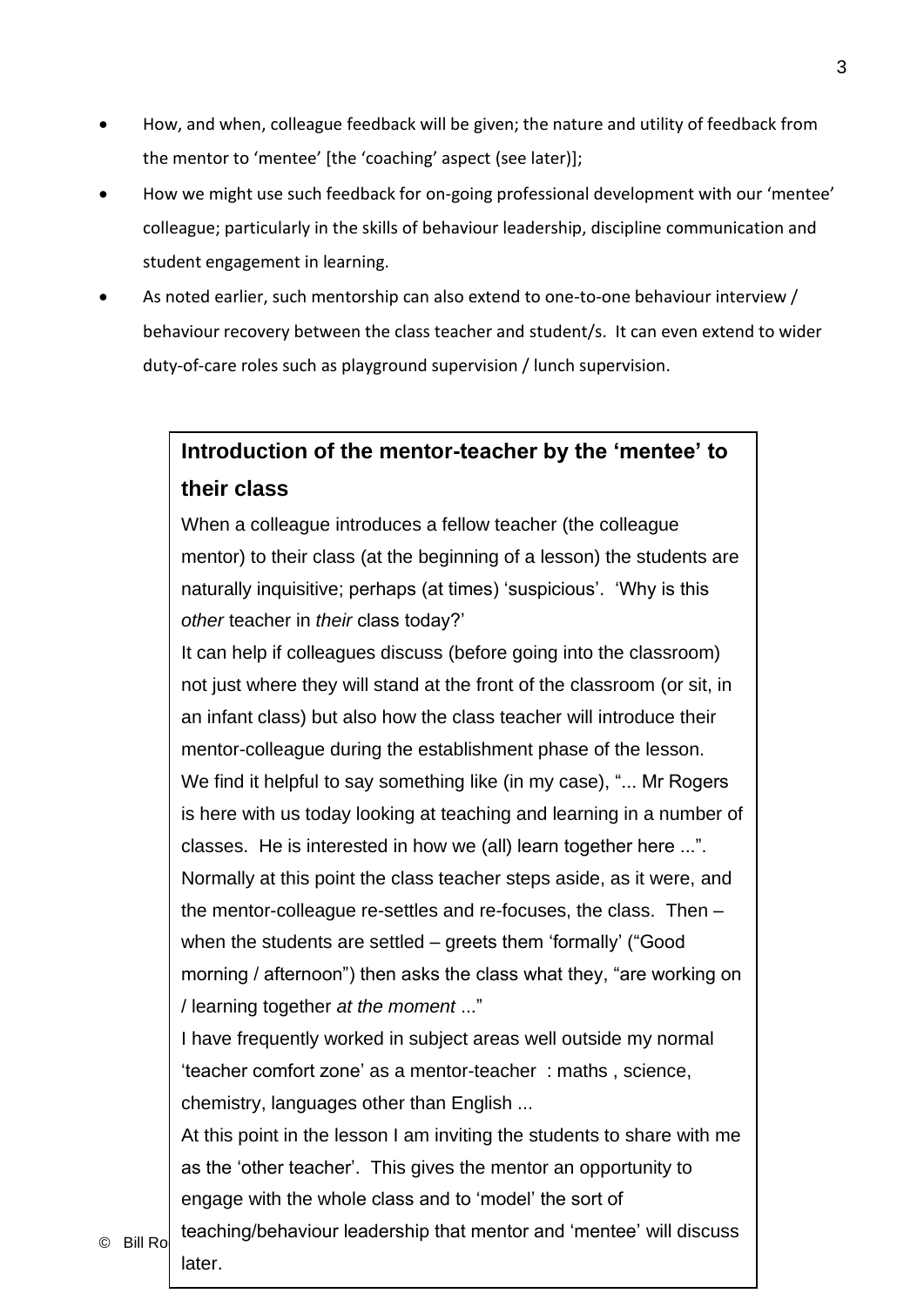During *whole-class teaching time* the mentor-colleague is (normally) standing at the front of the classroom 'teaming' with the class teacher. When the class teacher moves into the transitional phase (between whole-class teaching and on-task learning time) the mentor and 'mentee' would normally move around the room engaging/supporting students one-to-one. Even here (at this point in a class period) the 'mentee' and mentor have opportunities to 'observe' one another's practice.

It is important to stress – yet again – that there is no concept of 'superior' / 'inferior' in any such collegial 'mentor' / 'mentee' relationships. This is a professional collegial relationship based in professional trust and focused on shared aims/objectives. The mentor will work with, and alongside, their colleague (much as a good coach would) and use direct classroom observations (later) as a means of shared awareness and reflection, professional dialogue and skill development. The observation and feedback elements are crucial to behaviour-leadership *awareness* for the 'mentee'. They also provide a basis for conscious review and behaviour change ( in a teacher's behaviour leadership practice).

### **Mentor-coaching : raising behaviour awareness**

Some teachers may be unaware of their typical, or *characteristic* management / discipline behaviour.

For example, during whole-class teaching time a teacher struggles somewhat with a 'restless' year 9 class. Several students are distractedly chatting while the teacher tries to gain whole-class attention and focus. Some students are calling out; others are a little too kinaesthetically active in their seats, fiddling with water bottles and 'loud' pencil cases; several students are chatting (seemingly ignoring their teacher ...) ... The class teacher seems unaware that he is pacing up and down at the front of the room and that his overly raised voice (and his 'pacing') telegraphs a corresponding 'restlessness' in his students. He is also unaware of his characteristic discipline language, such as an over-use of the 'interrogative form' as he seeks to settle the class : "**Can** you please stop talking?!" "**Will you** all **please** face the front and listen …?**"** He also seems unaware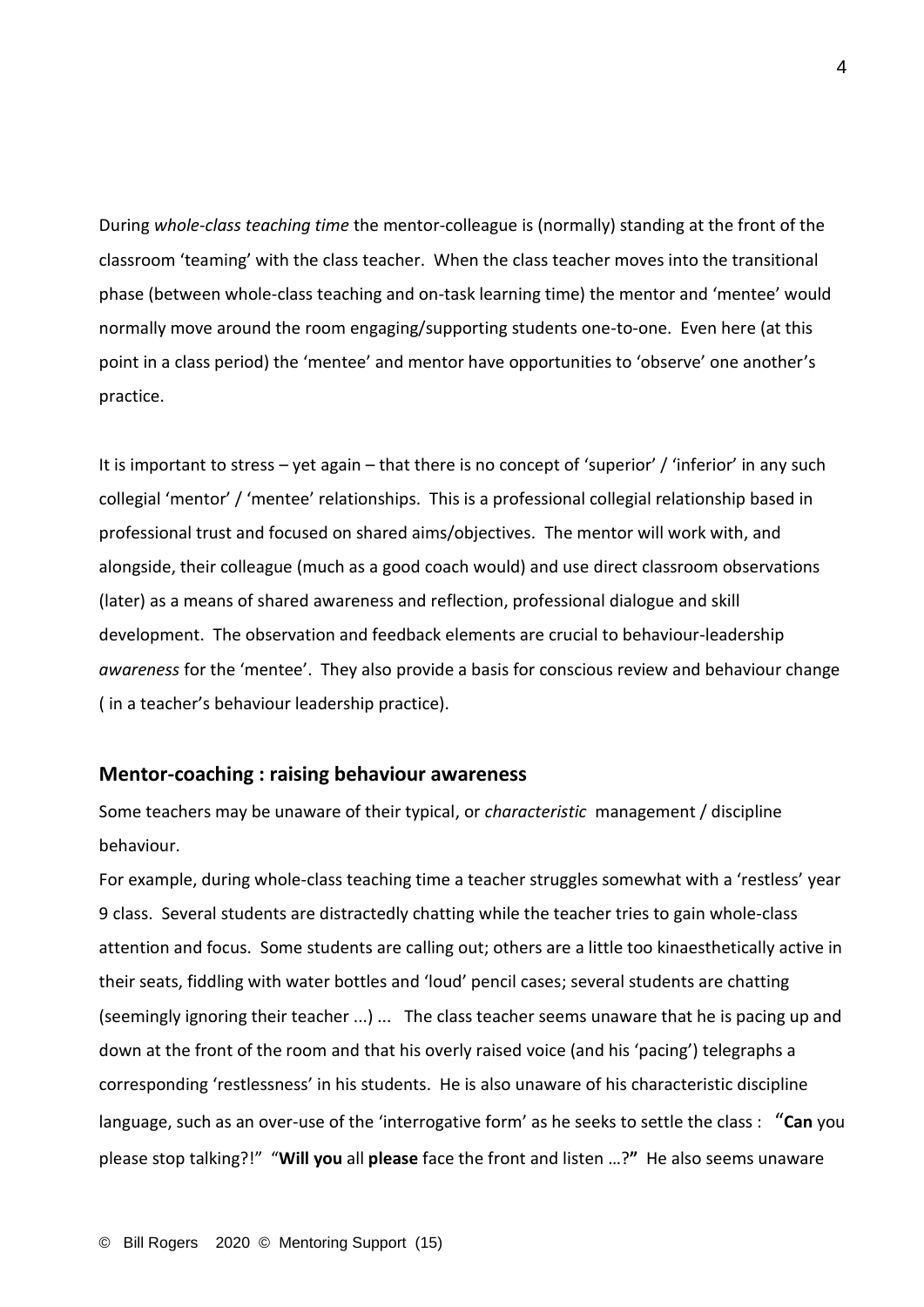that when he individually targets distracting students he is – again – overly using the interrogative form :- "*Why* are you calling out Adam …?", "And you – yes you two – Damien and Bilal, *are* **you supposed to be talking** *now* **? – I don't think so".** 

He is also unaware that he uses frequent negative directions such as "*Don't* lean back like that in your seat …", "*Don't* talk while I'm talking …", "*Don't* call out …" Most of this behaviour (of course) arises from frustration and (in the emotional moment) is hardly open to any selfawareness in the immediacy of the moment!

During on-task learning time the class teacher also seems unaware of how he enters a student's 'personal space'; of how he often picks up students' workbooks without asking ...<sup>3</sup> or how he asks students questions like '*Why* aren't you working …', '*Wh*y haven't you got your pens, rulers …', '*Why* haven't you started your work yet ...', *Why* are you out of your seat : "*Are* you supposed to be wandering around the classroom ...?"

If a student is 'wandering' – purposelessly as it were – a brief, quiet, *direct* question is more appropriate. "Jason, you're out of your seat (the brief descriptive/awareness cue ...). *What* are you supposed to be doing at the moment?" A direct question (What? ..., When? ..., Where? ..., How? ...)helps focus responsibility back to the student.

nb The *unhelpful* use of interrogatives – in behaviour leadership language – is discussed at length in the support literature. (See references at the end of these briefing notes).

When a teacher is under the *normative* daily pressures of day-to-day teaching they may not be aware of their *characteristic management, and discipline, language and behaviour*. What mentoring can do is assist colleagues to be more *professionally self-aware* regarding how they use corrective/discipline language. Because the 'mentee' colleague has invited their mentor colleague to team with them in their classroom, the mentor will observe the 'mentee' colleague's *characteristic* behaviour leadership (expressed in some of the deceptively 'small' ways noted earlier) and give feedback to their colleague based on direct, classroom observation.

It is this *awareness raising* that is an essential feature of professional reflection, review and opportunity for change.

<sup>&</sup>lt;sup>3</sup> In feedback/reflection time I have often shared this observation with colleagues and they do not (immediately) see anything untoward in *simply* picking up a student's notebook without – say – a basic, quiet and courteous, "Jason, ... do you mind if I have a look at your work thanks ...?" This is an occasion where the 'interrogative form' *is* obviously appropriate.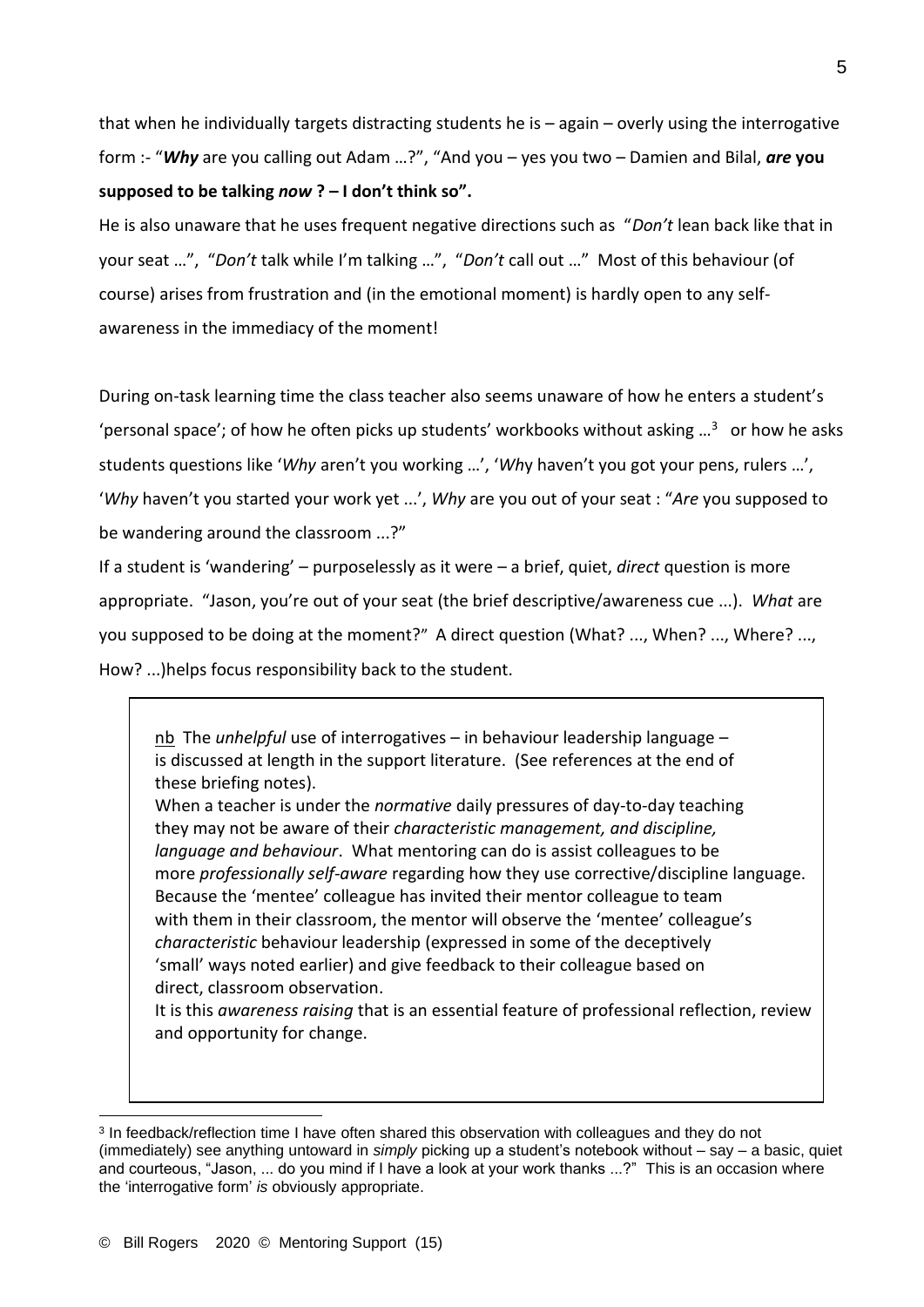#### Team-teaching as mentoring

The mentoring model my colleagues and I use is based within team-teaching. The mentor is introduced by their 'mentee colleague' (the host teacher) with a general introduction along these lines, eg (as in my case) : 'Mr Rogers is a visiting teacher and he'll be working in our classroom this morning. He's interested in how students and teachers work together to support positive learning ... That's his job in our school ...' (or words to that effect; see earlier p 3). The host teacher (class teacher) then steps aside (at the *front of the classroom*) and the mentor-colleague then leads the class and invites the students to share what they are learning in that subject. Eg : Addressing the class, the mentor-colleague (the 'visiting' teacher) will say something like, "I want you to share with me what you are studying, at the moment, in French (or Science, or English, or Maths or Chemistry …). I want you to remember I'm not a French teacher, I'm an English teacher ( ... ); hands up thanks – without calling out – and please give me your first name ..." At that point – in the establishment phase of the lesson – there is *often* calling out; or students may be talking while I seek to engage class discussion; or a student walks in late or several students are distracting with a loud pencil case or drink bottle ... This gives the mentor-colleague an opportunity to both engage the class and exercise the sort of behaviour leadership practices and skills they will discuss with their 'mentee-colleague' later. After – say – ten minutes or so of engaging the class (by discussing what they are learning in that subject) the mentor-colleague will hand back the 'formal extension' of the 'actual lesson' to the 'mentee-colleague', "Thanks everyone ... I'll now ask Mr/Ms to share with you what we're focusing on today ..." At this point in the progress of the lesson the mentor teacher will stand to one side as the 'mentee' teacher then leads/teaches the class during whole-class teaching time.

All these elements of teaming (during whole-class teaching time) need to be thoughtfully discussed, prior to both teachers going in to the classroom. Later – during on task learning time – host teacher and mentor-colleague will move around the classroom (encouraging and supporting students, giving feedback etc) and both colleagues will return to the front of the classroom for lesson closure.

Later that day, mentor and 'mentee' will reflect on, and review, their shared experience. A key feature of their reflection will involve supportive feedback.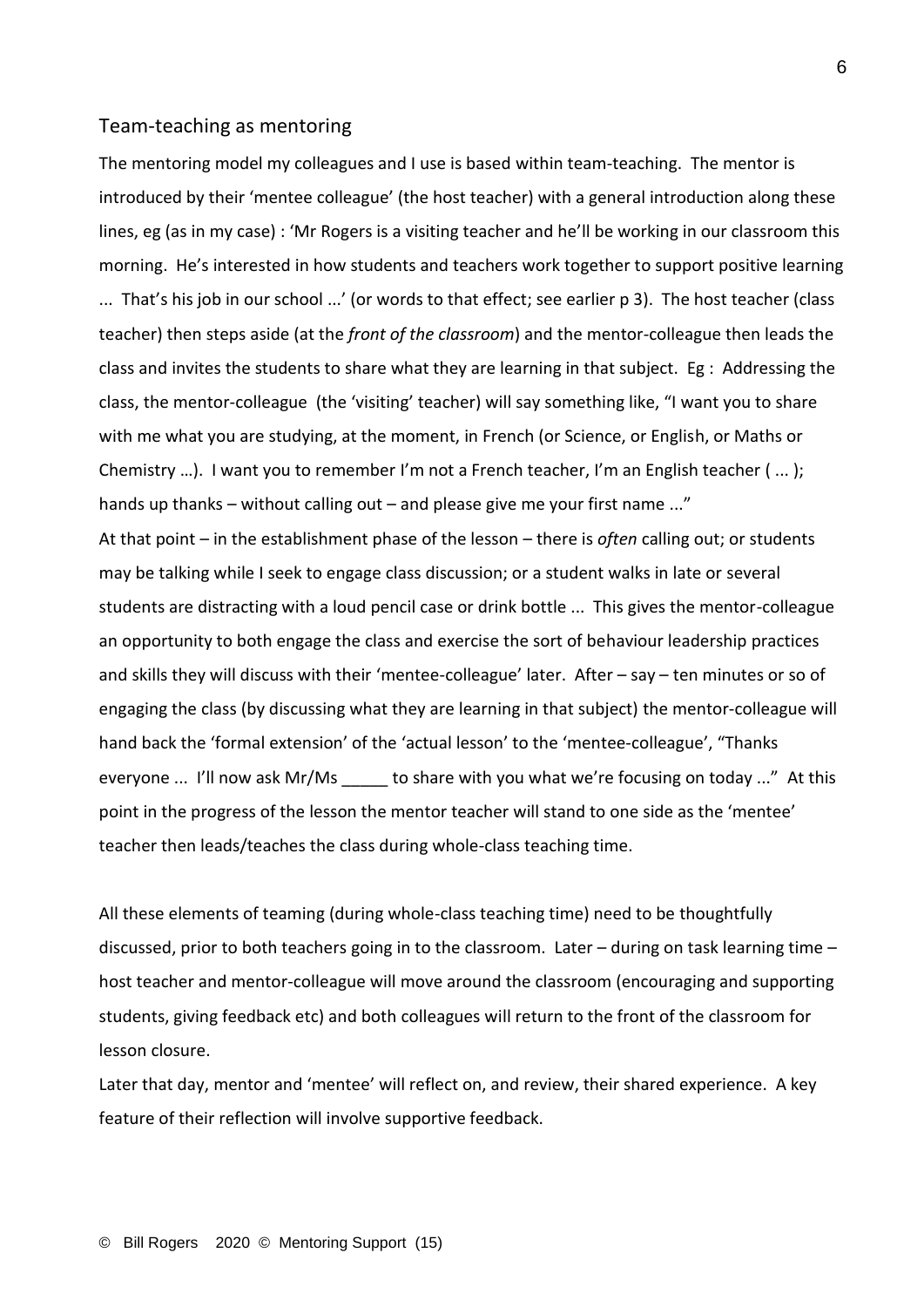#### Colleague feedback

Feedback can assist a colleague to be aware of what they *characteristically* do and say in management and discipline situations. I stress 'characteristic' (yet again) because I am not talking about the 'bad-day syndrome' that we all face; tiredness, frustration and the 'busyness' of our teaching day do – sometimes – contribute to the overly snappy voice, or ill-thought comment or the less effective ways in which we sometimes address behaviour issues.

When the mentor is giving feedback in these one-to-one meetings (after a classroom visit), the emphasis is always focused on *descriptive feedback* as a precursor to any suggestions about considering any new skill repertoire, or any suggestions about any changes in a colleague's practice. It is also important that the mentor colleague discusses the nature and purpose of feedback *before any post-classroom debriefing*.

In *any* mentor-coaching relationship, supportive feedback should not appear judgmental; feedback is primarily a means to *professional self-reflection*, shared colleague discussion, understanding and a focus for appropriate change.

When giving feedback the mentor will focus only on observed teacher *behaviour* and language in the classroom (rather than focusing on suspected 'motives', 'temperament', personality, or attitude(s), of one's colleague). Giving and receiving colleague feedback (particularly when it relates to less than effective or ineffective teaching practice) is never easy. Before entering into any mentoring relationship it is important to discuss the nature and purpose of mentoring feedback. The mentor's ability to initiate and engage trust is crucial to any positive outcome from feedback and coaching.

The feedback will be *descriptive* in form, in order to raise – and heighten – prof*essional selfawareness* e.g. :-

- ~ " … were you aware that …?"; (here the mentor briefly focuses on *characteristic* aspects of their colleague's leadership behaviour observed in the lesson both positive and unhelpful aspects of teacher behaviour …).
- ~ " … do you often hear yourself say things like … (be specific) during whole-class teaching time?" (give examples). Behaviour leadership focuses on forms of language and communication; feedback about *characteristic* discipline language is a key focus of coaching.
- $\sim$  "... were you conscious that ...? (specify)", "... aware of ...? (specify)".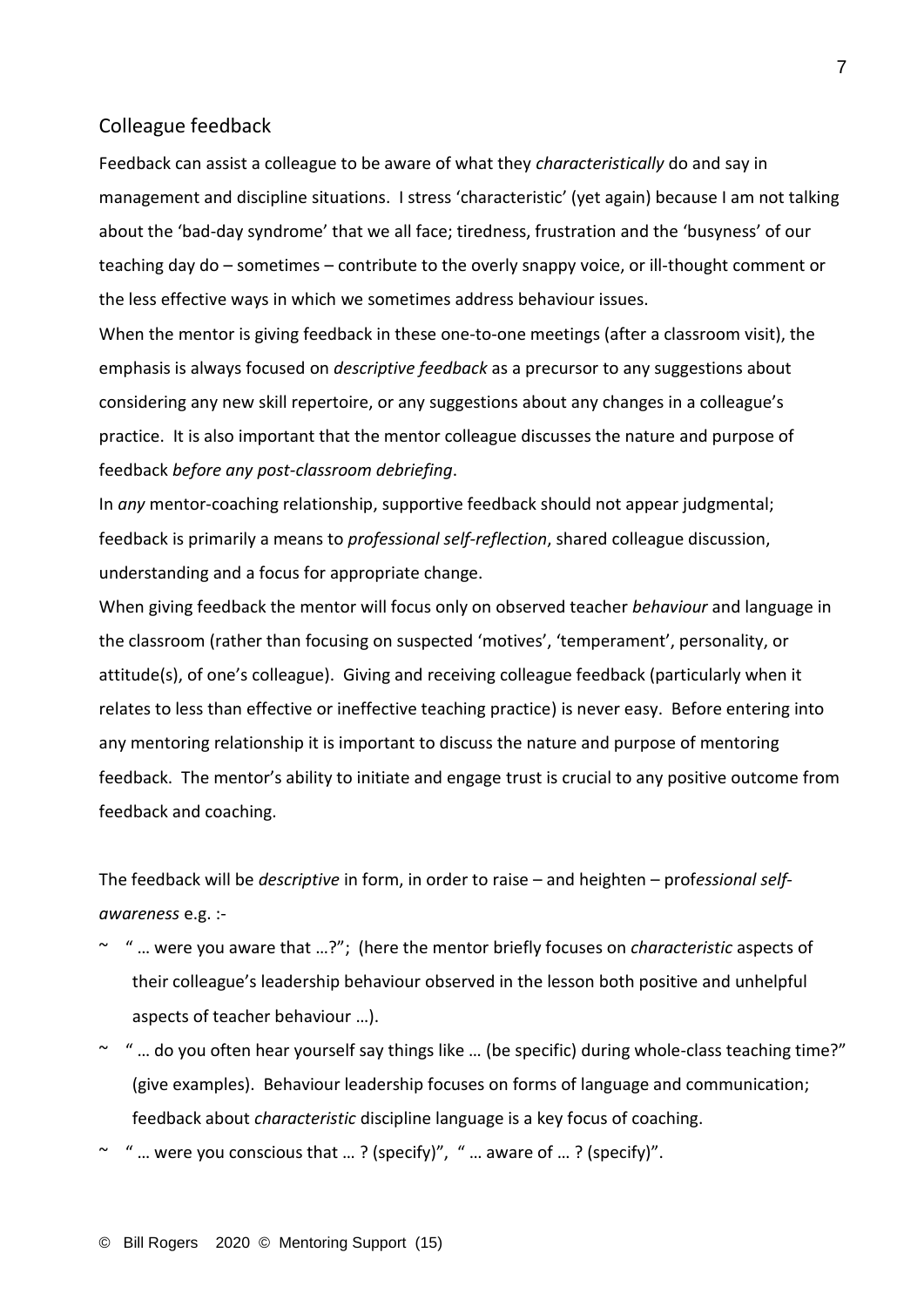For example, if a colleague is not aware that they *frequently* use unhelpful interrogatives, and negatives, in discipline contexts, mentor feedback becomes an important feature of on-going professional awareness and can enable potential skill development (see p 5).

E.g. :- "Are you aware you frequently say things like '*Are you* calling out ...?', '*Why are you* ...?', 'You shouldn't be talking now *should you***...?';** particularly during whole-class teaching time. "Don't talk while I'm teaching.", "Don't call out.", "Don't be silly with your ruler ..." Easy use of "don't ...", as a discipline cue only tells the student/s what we don't want them to do ... (It's the *overuse* of this, as a cue, that can create quite a negative management and relational tone). Where possible we focus our discipline language to what we fairly expect the student/s to do. Eg :- " ... looking this way and listening thanks ..." rather than, simply, "Don't talk while I'm teaching ...".

Some colleagues will still not be aware of the unhelpful nature of such language until the mentorcolleague highlights some *contrasting* management language – or approach – *and why* the *contrasting* language is a preferred form of discipline language.

A secondary question can help sharpen and focus self-reflection. Eg : "Are you aware of the *effect* that such language has ...?" (here be specific as to what has been observed in language / approach in given behaviour / discipline interventions observed in classtime).

For example, if a teacher paces up and down during whole-class teaching time, with frequent interrogative cueing, to the whole class :- "*Will you* please be quiet and listen?" "*Can you* stop talking ...?" – they may be unaware that their overly kinaesthetic movement is telegraphing corresponding restlessness in the more kinaesthetic students ... It is also worth noting that when enabling a restless class to settle and focus, *directional* language is to be preferred over '*interrogative cue-ing'*. When we use interrogative forms such as, "*Will* you please be quiet and listen?" "*Can you please* stop talking ...?", "*Would you* please ..." we are, in effect, making a 'request'. *Directional* language, expressed confidently and respectfully – with some brief tactical pausing – is more appropriate for whole-class cueing ...

Eg : "Looking this way and listening thanks ..." a brief *tactical pause* ( ... ) as the teacher scans the class group. Scanning also enables the teacher to be aware of how they are 'coming across' to the group *at this point* as they cue for whole-class settling and focus. It enables – brief, relational, eyecontact with their students.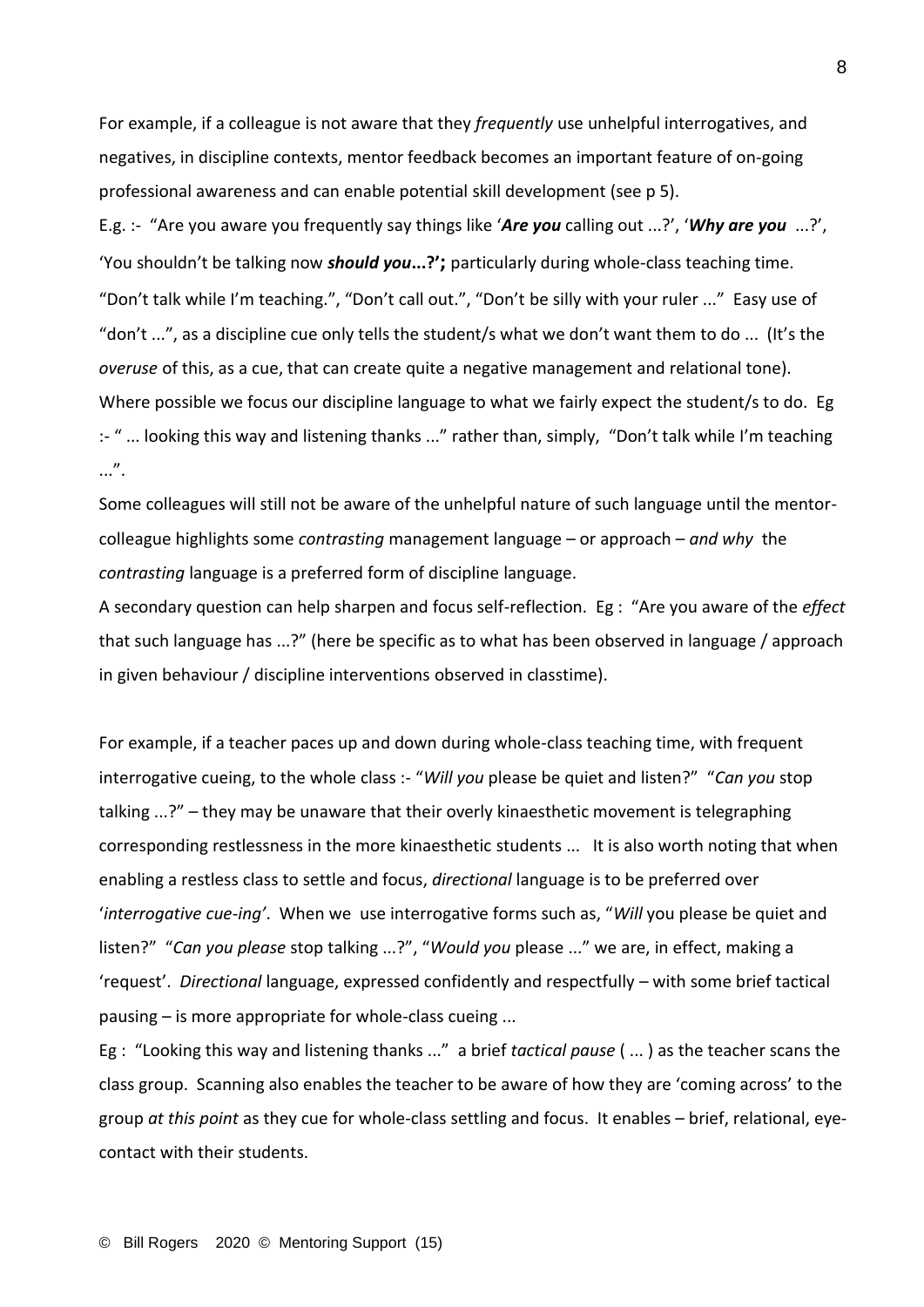We may need to repeat the whole-class cue-ing; calmly, firmly to the class – but relaxedly – (how 'simple' it sounds on paper!) "Looking this way and listening ( ... ) thanks." "Thanks" is to be preferred rather than – say – "*Please* stop talking and listen."

"Looking ...", "Listening ..." are the key verb(al) direction(al) imperatives. As noted above; it is not a *request*.

The teacher will often need to address distracting and disruptive behaviours *while* they are cue-ing the class to settle ... These interventions need to be brief, positive, and focused on the disruptive *behaviour*. "Dean ( ... ) Brett ( ... ) you're chatting ( ... ). Looking this way and listening thanks." Here the teacher is using a brief description / direction. If several students are chatting, fiddling / restless or calling out, the description / direction is focused to the group eg : " ... A number students are calling out ( ... ). Eyes and ears this way. Thanks."

[*Brief* tactical pausing ( ... ) by the teacher helps students to register / focus on what the teacher is saying *at that point.*]

When the class is settled – listening (or at least 'attentionally focused' (!) ) – *then* the teacher will briefly thank them and 'formally' greet the class to indicate that '*we've* now begun ...'.

I have worked with many colleagues who have tried to settle a noisy, restless, class by speaking *through* – or *over –* restless student 'noise', often beginning with an overly loud 'good morning', followed by several, loud, 'requests' such as : 'Can you *please* **stop talking** and listen ...?', 'Will you *please* **be quiet** and listen!'

I believe we should only 'formally' say good morning / afternoon to the whole class *when* the class has settled and focused to their teacher at the front of the classroom /area. It is our role (our skilful role) to *enable reciprocal calmness and settling in our students*.

When initiating and sustaining *whole-class attention and focus* it is essential that the teacher communicates a confident sense of calmness, positive engagement and expectation. These skills (of whole-class cueing/settling/focusing) can be discussed with the class teacher based on the shared classroom teaming in the 'mentee's' class. These skills will also have been modelled (even in very challenging classes) by their mentor-colleague during their team-teaching sessions. The 'mentee'-colleague (the host teacher) will also have seen their mentor-colleague's normative struggle with the mentee's own class, yet also observed how the class responds to the 'new' teacher (the mentor-colleague). These shared observations become the basis for the feedback and reflection later.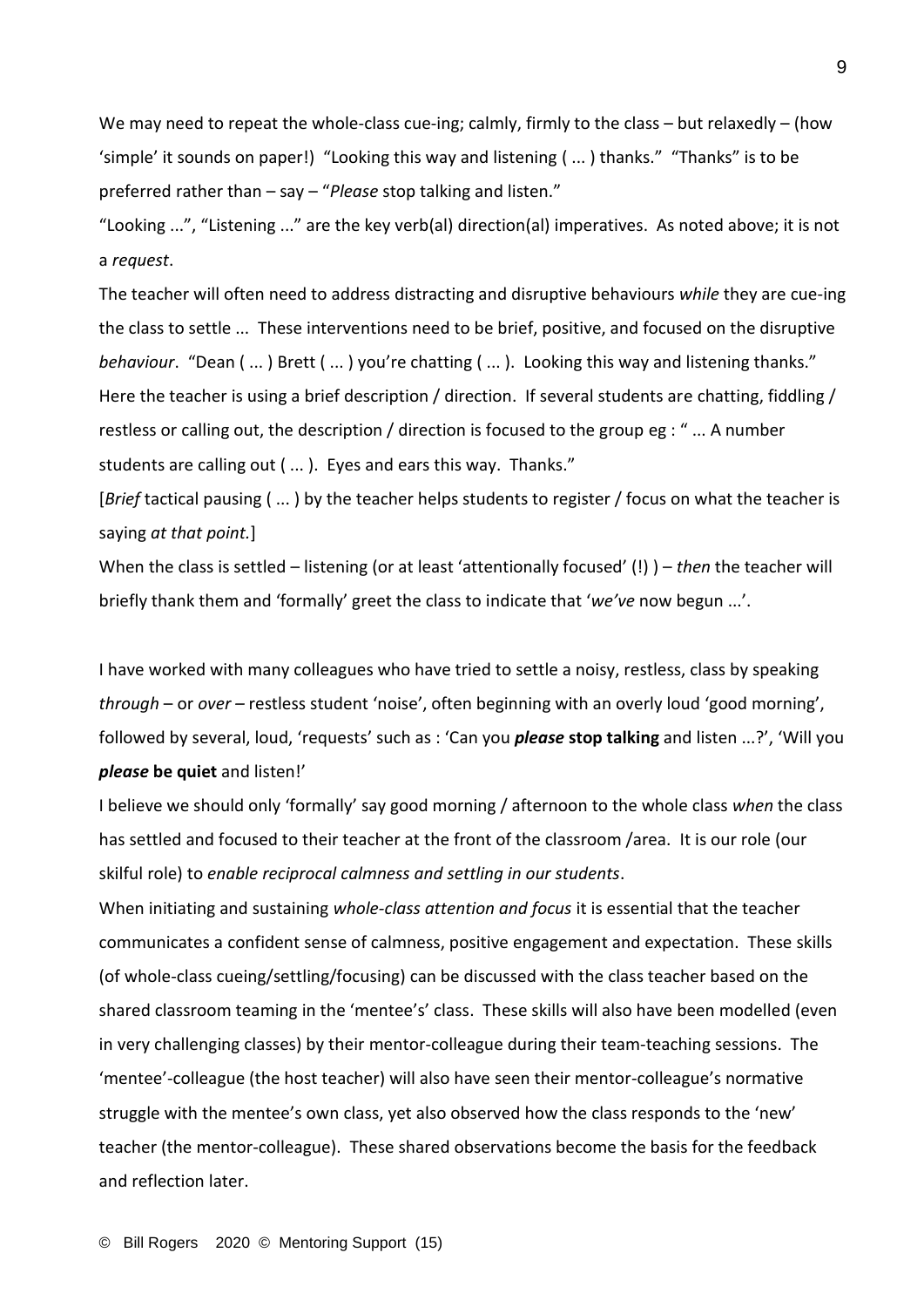Nb The core practices and skills that form the framework for on-going mentor coaching are discussed at length in the books noted at the end of these briefing notes. They are drawn from the author's case work in schools.

## Supporting behaviour-leadership change

Descriptive feedback becomes the basis for the next stage in the mentoring journey. Colleague feedback is utilized as the basis for suggested, or necessary, changes in the mentee's behaviour leadership and discipline practice. In any discussion of management and discipline practice, it is the framework of *school-wide preferred practice in discipline and management* rather than a mentor's personal discipline / management preferences (or 'style') that are the *basis* for any discussion on discipline skills. (Rogers, 2007(a) *Behaviour Management : A Whole-School Approach*. See also, Rogers (Ed.) 2002*).*

Some of the aspects of a 'mentee's' characteristic management behaviour may appear to be 'small' when taken individually, but taken together they can have a significant effect on student behaviour, engagement and co-operation. I have worked with many colleagues who have seen a significant change in student responsiveness, and co-operation, when their discipline language moves from frequent use of directions expressed in "don't …" to positive directions, focused on the expected behaviour. "do …" e.g. : "Hands up without calling out – thanks … " rather than : "Don't call out"; or from :- "No you can't because …" to "Yes you can when …" or "When ... then" (conditional / choice language). Moving from a negative to a more positive 'conditional' language can be a significant change for some teachers. Of course, language is *always* affected and mediated by our characteristic tone of voice, manner and intent. Students will read our *intent* and relational manner as significantly as they 'hear' our language.

Aspects of teacher leadership behaviour like *characteristic* loudness of voice usage, 'timbre' and clarity, proximity awareness, and body language awareness (e.g. 'open hand' rather than 'pointing finger') can also be supportively reflected on, assessed and refocused through mentor-coaching. As the 'mentee' takes on new skill repertoire, the mentor – again – uses on-going feedback (and their own modelling in their colleague's classroom) to enhance and consolidate new skill repertoire.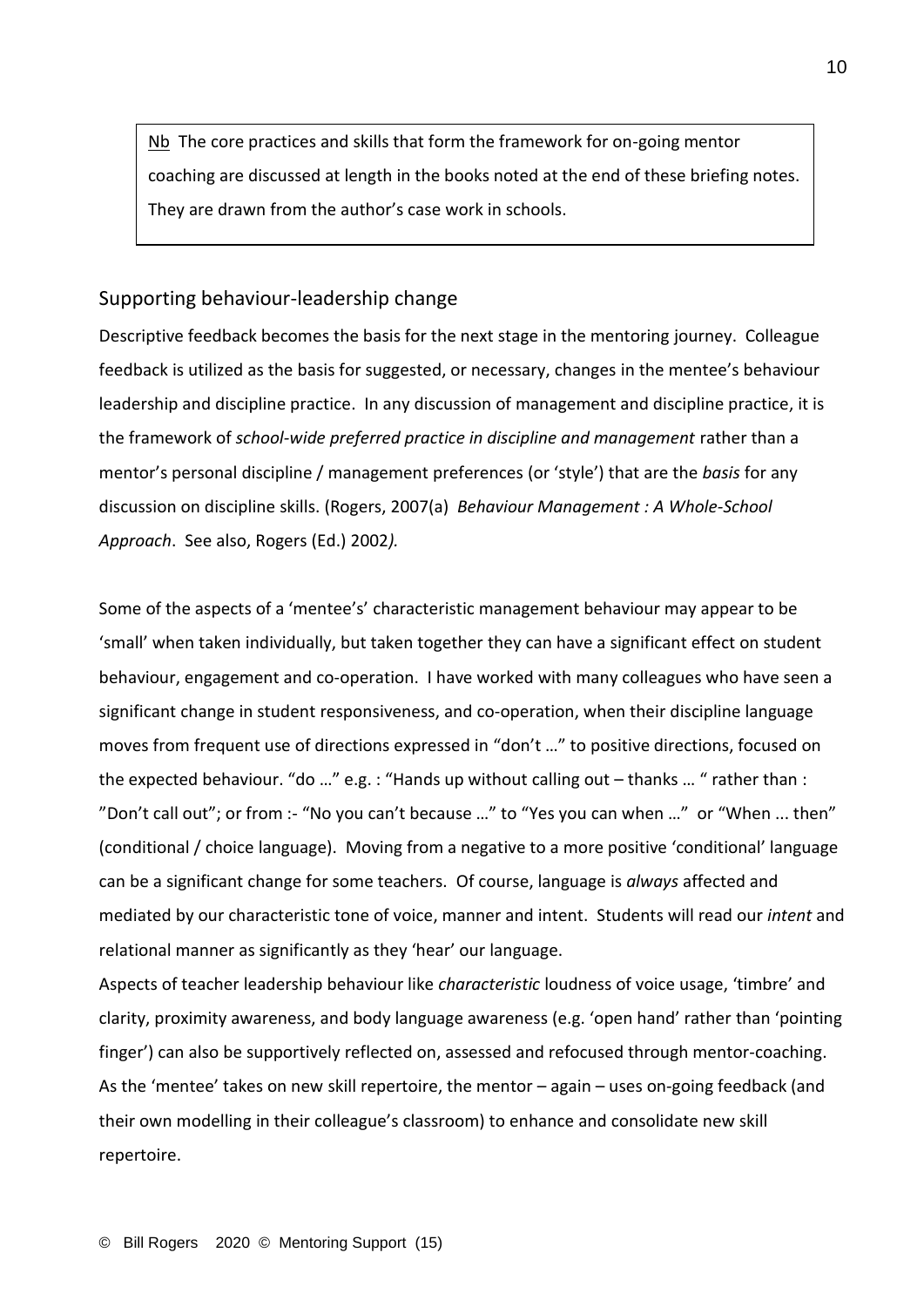I have been in many classes (as a mentor-colleague) where I have experienced significantly disruptive behaviours *while I am teaching* (in the team-teaching context with my 'mentee' colleague).

When my colleagues see my struggle (my normative struggle) with those students who challenge, confront, argue, at times swear and (on rarer occasions) behave aggressively it gives them a sense of shared experience and even of hope. One of the most common things a colleague will say to me after we have worked together with a very challenging class is, " ...*it's not just me is it*?"

In that 'normative struggle' with a challenging class I am seeking (as mentor colleague) to also establish my teacher leadership (as the 'other teacher') with this new class. Some students will exhibit their habituated patterns of behaviour, whether it is repeated talking-while-the-teacher-is-talking; frequent calling-out; 'grand-standing behaviours'; smart-alec replies; argumentative behaviours; taskavoidance/ refusal ...

By being there with one's colleague, in their own class(es) (existentially) we can (in part) see, hear and experience their 'normative' struggle as it were. Our colleague is more likely – then – to listen to us when we share together later. It also gives that realistic shared perspective for discussing possible strategies to engage and support the more challenging students.

If you have ever learned to play a new sport or develop any new skills you will remember how there was natural discomfort, as well as challenge, in the development of those skills. So too, in any changes we make in behaviour leadership. We can recall how the speech, behaviour, actions – and even thinking patterns – we were encouraged to develop did not feel 'easy' or 'natural' at first; this is normal. The mentor will encourage their 'mentee'-colleague to persevere with their 'new' skill repertoire until it becomes naturally 'theirs'.

In any area of 'coaching' the person on the receiving end of the (hopefully supportive) coaching knows that they will improve with the experienced insight, observational feedback, modelling,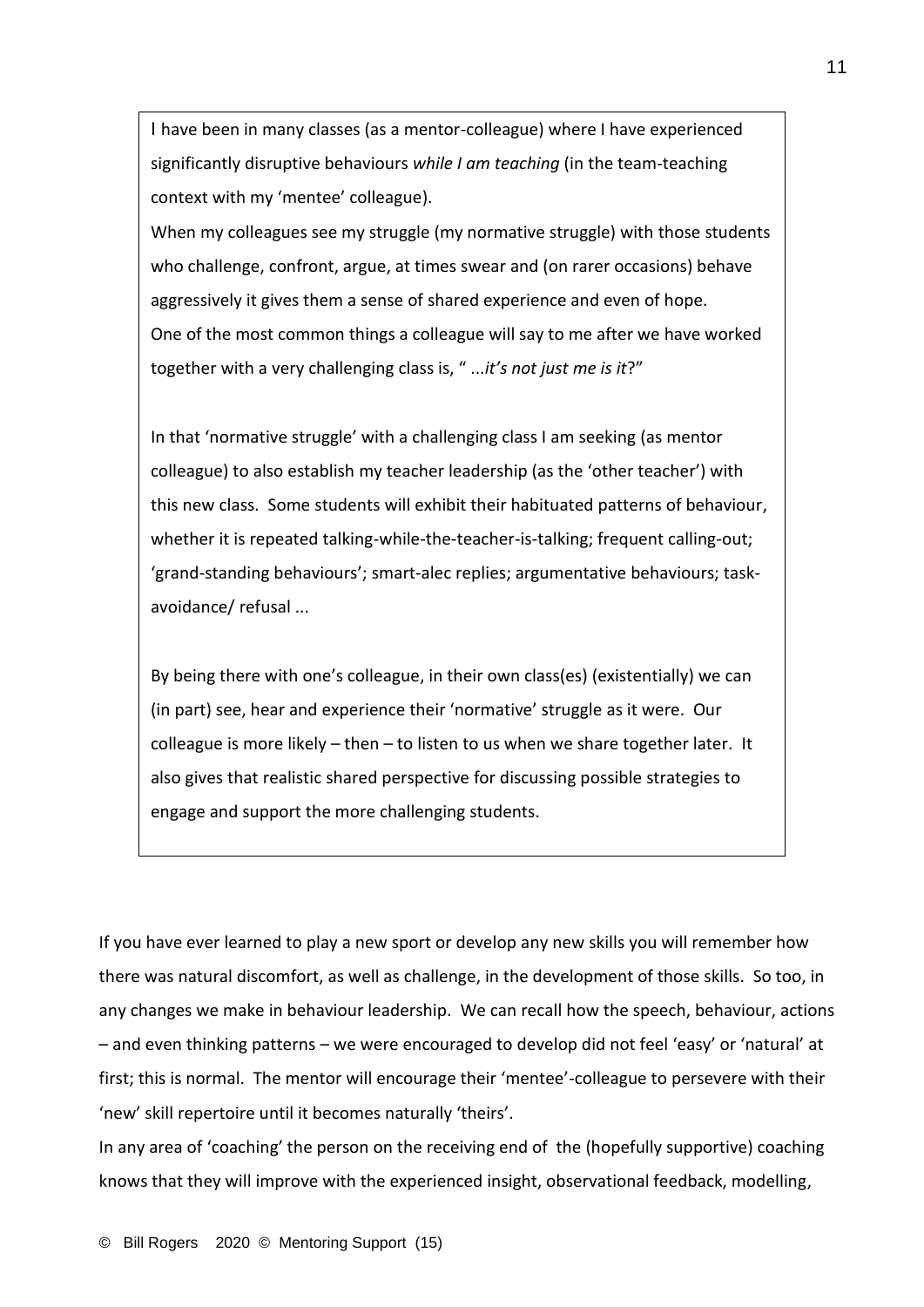rehearsal and support offered by their mentor-colleague. It is disconcerting to see a struggling teacher continue in ineffective teaching and management for want of some on-going mentoring support.

In on-going mentor visits and (later) discussion and feedback mentee colleagues often say things like, "Now I know what you mean by *tactical* ignoring ... *take-up-time, descriptive directional* language cues …"

They have seen – palpably – with 'their' students the sorts of skills referenced in workshops or notes or books. Now, in their class, existentially the skill takes on context reality.

Of course the 'mentee'-colleague needs to see both need and value, in such a mentor-coaching relationship with a fellow teacher. Many colleagues have noted, however, that while they were initially quite nervous at embarking on such a 'journey', they became *professionally* conscious of less effective and ineffective teacher behaviours and learned a range of new skills and understandings that enhanced their teaching and management (Rogers, 2002b/2012). A colleague recently pointed out to me how he had noticed that his wandering around the room *while* giving whole-class directions had an unsettling effect on whole-class attention. This was not something he was consciously aware of before the mentoring journey. He subsequently became more focused on how to *thoughtfully* give whole-class instructions and how to 'calm', focus and better engage his class (following supportive collegial feedback from 'his' mentor). A 'small' (deceptively small) aspect of his overall behaviour had a surprisingly positive effect on the class group and correspondingly – on his professional self-esteem.

When developing any mentor-coaching in a school it is crucial to stress that it is a feature of one's *overall professional development;* it is not a way of identifying 'struggling teachers'. Any invitation to engage in a mentorship has to be *elective* (even when invited) and it should always be linked to professional development *within whole-school preferred practices in behaviour leadership*, [Rogers, 2007(a). See particularly chapter 2 : Preferred Practices]. See also Rogers, 2015.

One's on-going teaching and behaviour leadership practice can always benefit from colleague mentoring. I encourage you to consider how you might develop and utilize such colleague mentoring in your school.